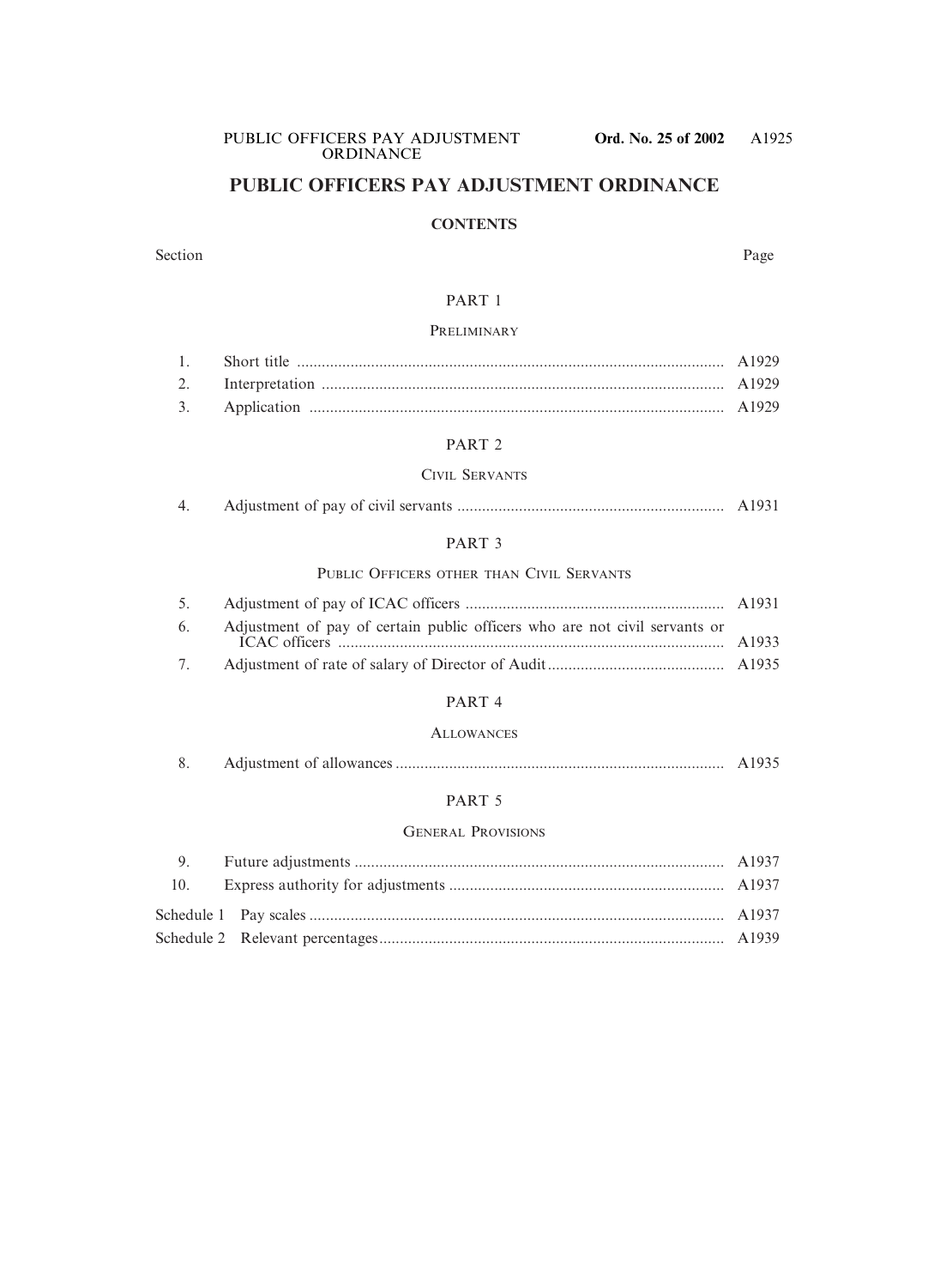#### PUBLIC OFFICERS PAY ADJUSTMENT **Ord. No. 25 of 2002 ORDINANCE**

# **HONG KONG SPECIAL ADMINISTRATIVE REGION**

ORDINANCE NO. 25 OF 2002



TUNG Chee-hwa Chief Executive 18 July 2002

- An Ordinance to adjust with effect on and from 1 October 2002 the pay of public officers paid in accordance with civil service pay scales or the ICAC pay scale by reducing the pay pertaining to each point on those pay scales  $by-$ 
	- (*a*) in the case of points on those scales the monthly salary pertaining to which is, on 30 September 2002, below \$15,520,  $1.58\%$ ;
	- (*b*) in the case of points on those scales the monthly salary pertaining to which is, on 30 September 2002, \$15,520 or above but does not exceed \$47,590, 1.64%;
	- (*c*) in the case of points on those scales the monthly salary pertaining to which is, on 30 September 2002, above \$47,590,  $4.42\%$

with effect on and from the same date to adjust the pay of certain public officers whose pay is determined in accordance with or by reference to a point on one of those pay scales or whose pay is adjusted in accordance with or by reference to adjustments to one of those pay scales by the corresponding percentages; to provide that with effect on and from the same date the amounts of the allowances payable to certain public officers that are determined in accordance with or by reference to a point on one of those pay scales or which are adjusted in accordance with or by reference to adjustments to one of those pay scales are to be determined or adjusted in accordance with or by reference to points on those scales as so adjusted; and for connected purposes.

[19 July 2002]

Enacted by the Legislative Council.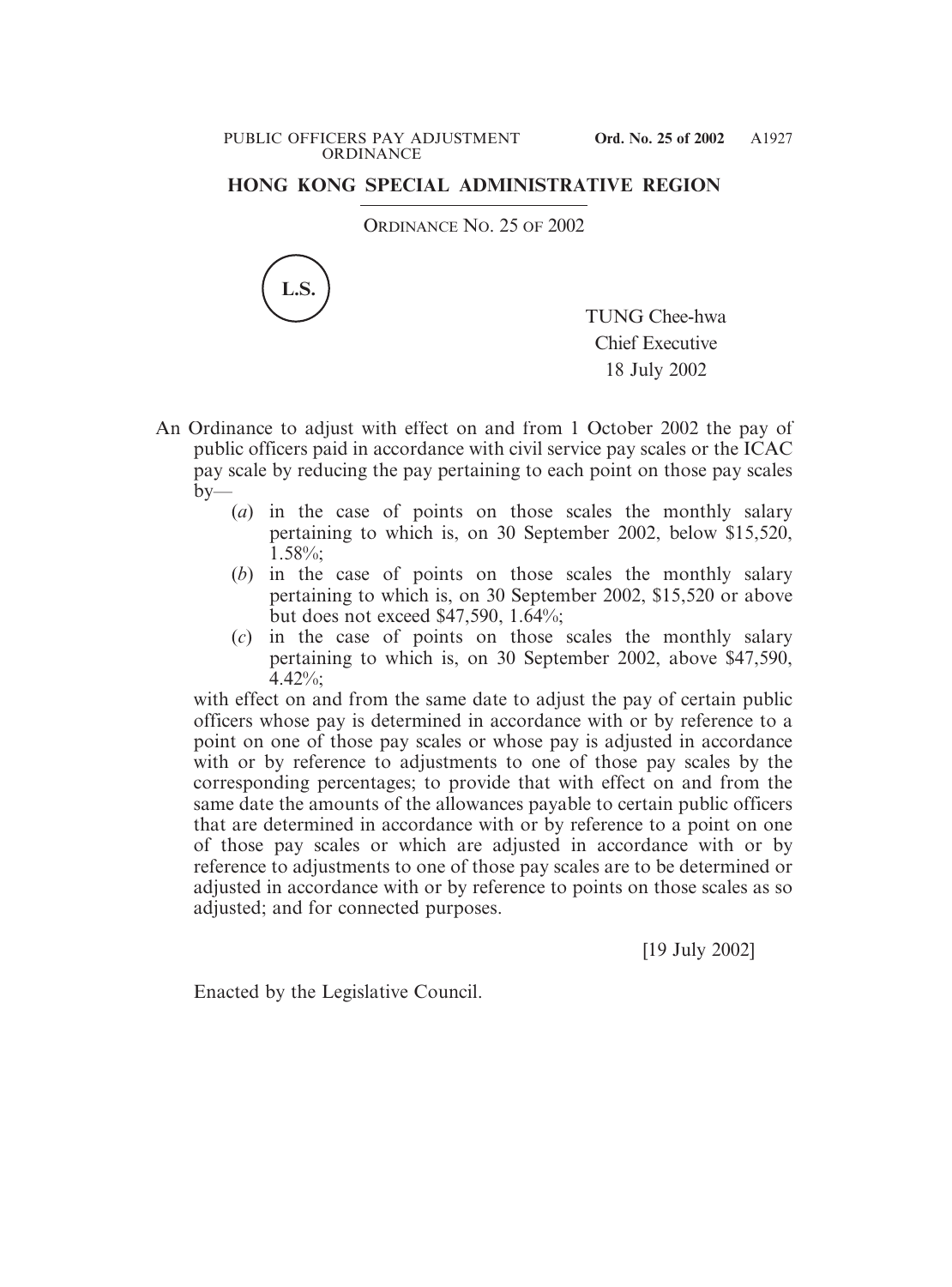# PART 1

# PRELIMINARY

# **1. Short title**

This Ordinance may be cited as the Public Officers Pay Adjustment Ordinance.

# **2. Interpretation**

In this Ordinance, unless the context otherwise requires—

- "allowance" (津貼) means any remuneration, other than pay, payable to a public officer;
- "civil servant" (公務員) means a public officer employed by the Government on civil service terms of appointment at a civil service rank;
- "civil service pay scales" (公務員薪級表) means any pay scale specified in Part 1 of Schedule 1;
- "ICAC officer" (廉署人員) means a public officer who is an officer within the meaning of section 2 of the Independent Commission Against Corruption Ordinance (Cap. 204);
- "ICAC pay scale" (廉署人員薪級表) means the pay scale specified in Part 2 of Schedule 1;

"pay" (薪酬) includes salary, wages, a consultancy fee, a training allowance and an honorarium;

"relevant percentage" (有關百分率)—

- (*a*) in relation to a point on the civil service pay scales, means the percentage specified in Part 1 of Schedule 2 in respect of that point;
- (*b*) in relation to a point on the ICAC pay scale, means the percentage specified in Part 2 of Schedule 2 in respect of that point.

# **3. Application**

This Ordinance does not apply to—

- (*a*) the pay of a public officer who is remunerated on a salary, being a starting salary, that is not linked to the annual civil service pay adjustment:
- (*b*) the pay or allowances of a judicial officer—
	- (i) holding a judicial office—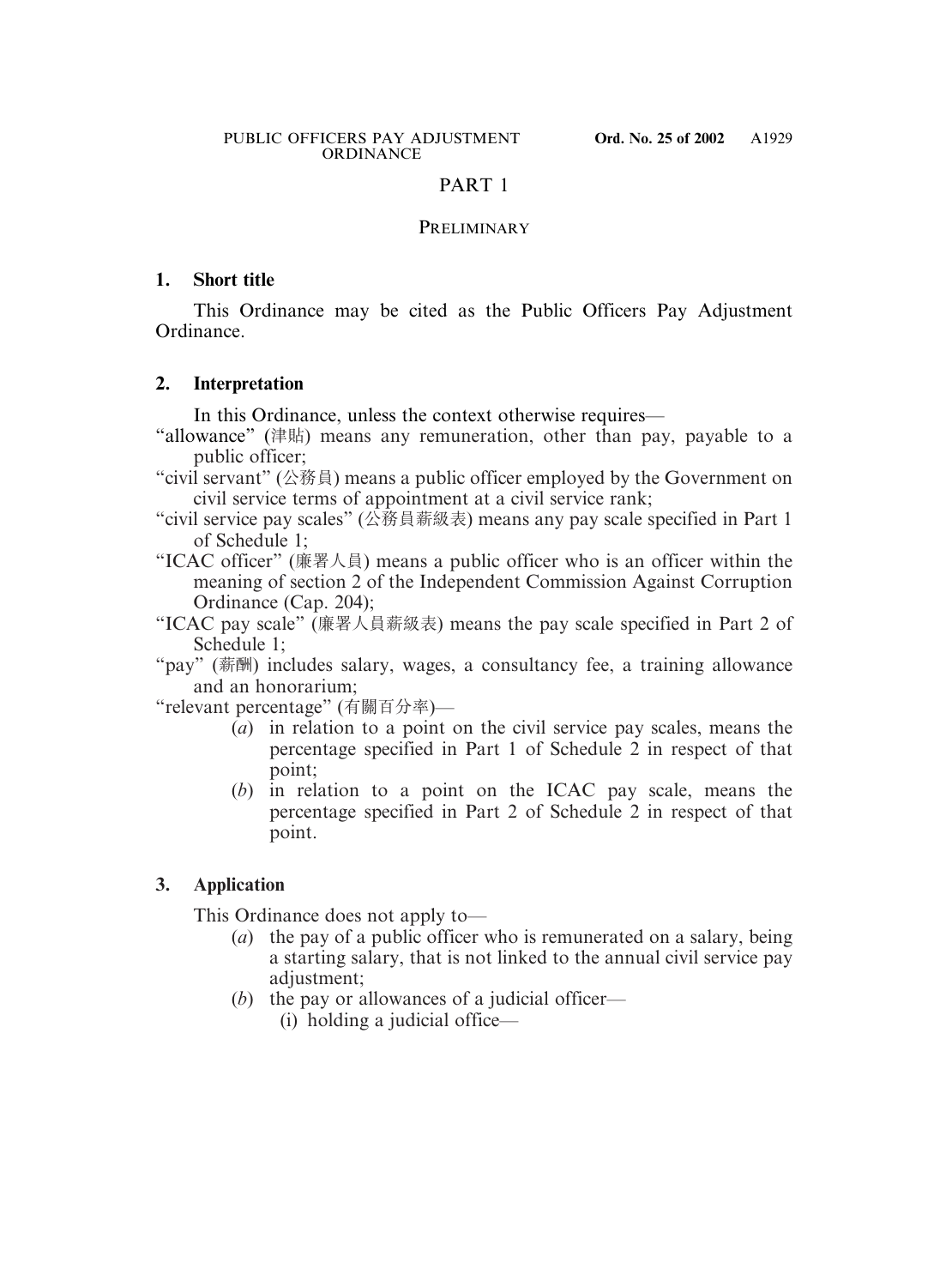#### PUBLIC OFFICERS PAY ADJUSTMENT **Ord. No. 25 of 2002 ORDINANCE**

- (A) specified in Schedule 1 to the Judicial Officers Recommendation Commission Ordinance (Cap. 92); or
- (B) known as Senior Deputy Registrar, High Court; or
- (ii) appointed by the Chief Justice.

# PART<sub>2</sub>

## CIVIL SERVANTS

## **4. Adjustment of pay of civil servants**

(1) The civil service pay scales are, on 1 October 2002, adjusted by reducing the pay pertaining to each point on each of the civil service pay scales by the relevant percentage with each result, if it is not a multiple of \$5, rounded up to the nearest \$5.

(2) The pay payable to a civil servant in accordance with the civil service pay scales as adjusted under subsection (1) is payable with effect on and from 1 October 2002.

(3) Where the pay of a civil servant (not being a civil servant falling within subsection  $(2)$ ) is—

- (*a*) determined in accordance with or by reference to, directly or indirectly, a point on the civil service pay scales;
- (*b*) adjusted in accordance with or by reference to, directly or indirectly, adjustments to the civil service pay scales; or
- (*c*) determined and adjusted as mentioned in paragraphs (*a*) and (*b*) respectively,

then, with effect on and from 1 October 2002, the pay payable to the civil servant shall be determined, adjusted, or determined and adjusted, as the case may be, in accordance with or by reference to the civil service pay scales as adjusted under subsection (1).

# PART 3

## PUBLIC OFFICERS OTHER THAN CIVIL SERVANTS

## **5. Adjustment of pay of ICAC officers**

(1) The ICAC pay scale is, on 1 October 2002, adjusted by reducing the pay pertaining to each point on that scale by the relevant percentage with each result, if it is not a multiple of \$5, rounded up to the nearest \$5.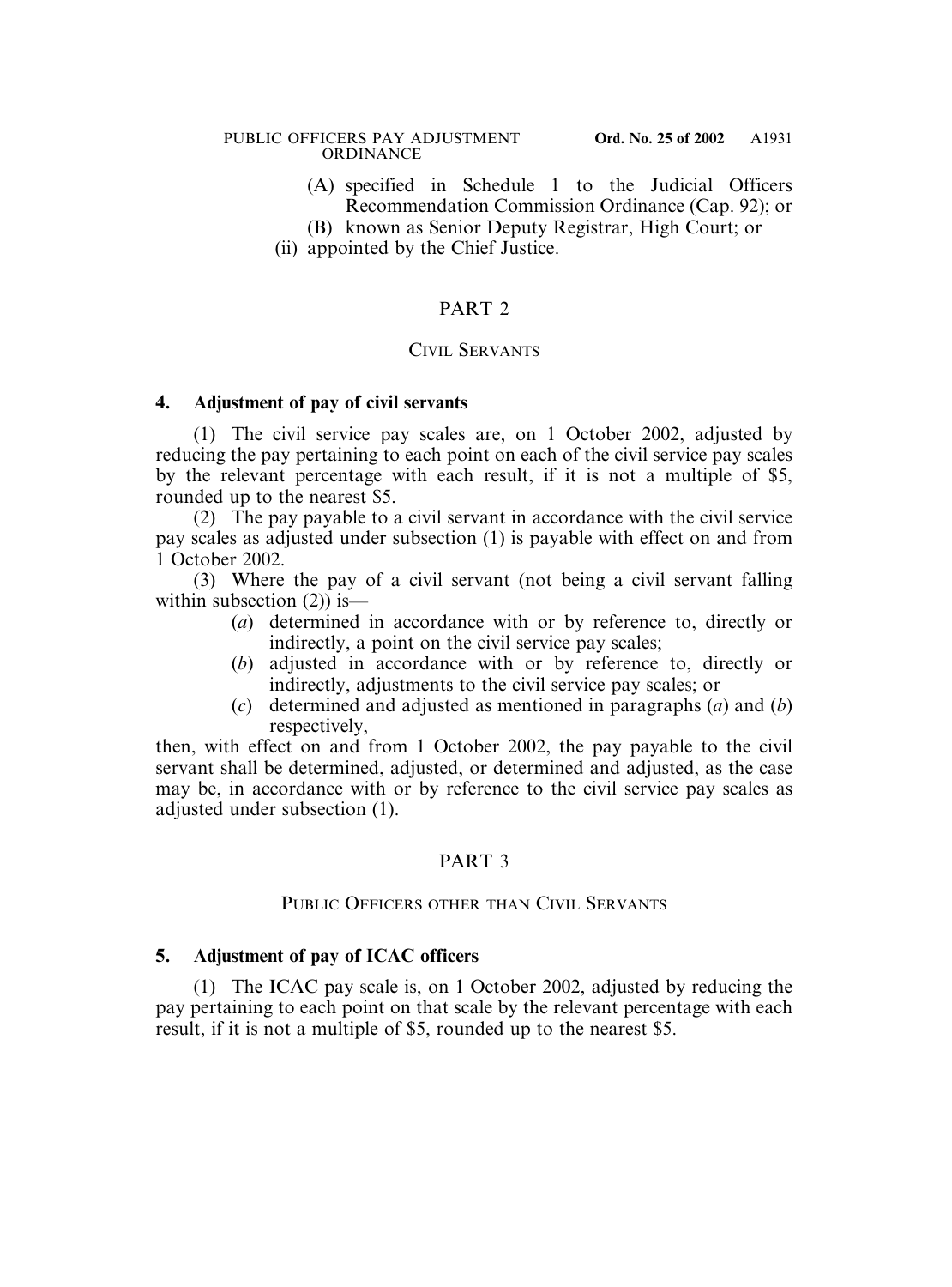(2) The pay payable to an ICAC officer in accordance with the ICAC pay scale as adjusted under subsection (1) is payable with effect on and from 1 October 2002.

(3) Where the pay of an ICAC officer (not being an ICAC officer falling within subsection  $(2)$ ) is—

- (*a*) determined in accordance with or by reference to, directly or indirectly, a point on the civil service pay scales or the ICAC pay scale;
- (*b*) adjusted in accordance with or by reference to, directly or indirectly, adjustments to the civil service pay scales or the ICAC pay scale; or
- (*c*) determined and adjusted as mentioned in paragraphs (*a*) and (*b*) respectively.

then, with effect on and from 1 October 2002, the pay payable to the ICAC officer shall be determined, adjusted, or determined and adjusted, as the case may be, in accordance with or by reference to the civil service pay scales as adjusted under section 4(1), or the ICAC pay scale as adjusted under subsection (1), as the case requires.

# **6. Adjustment of pay of certain public officers who are not civil servants or ICAC officers**

Subject to section 7, where the pay of a public officer (not being a civil servant or ICAC officer) is—

- (*a*) determined in accordance with or by reference to, directly or indirectly, a point on the civil service pay scales or the ICAC pay scale;
- (*b*) adjusted in accordance with or by reference to, directly or indirectly, adjustments to the civil service pay scales or the ICAC pay scale; or
- (*c*) determined and adjusted as mentioned in paragraphs (*a*) and (*b*) respectively,

then, with effect on and from 1 October 2002, the pay payable to the public officer shall be determined, adjusted, or determined and adjusted, as the case may be, in accordance with or by reference to the civil service pay scales as adjusted under section 4(1), or the ICAC pay scale as adjusted under section 5(1), as the case requires.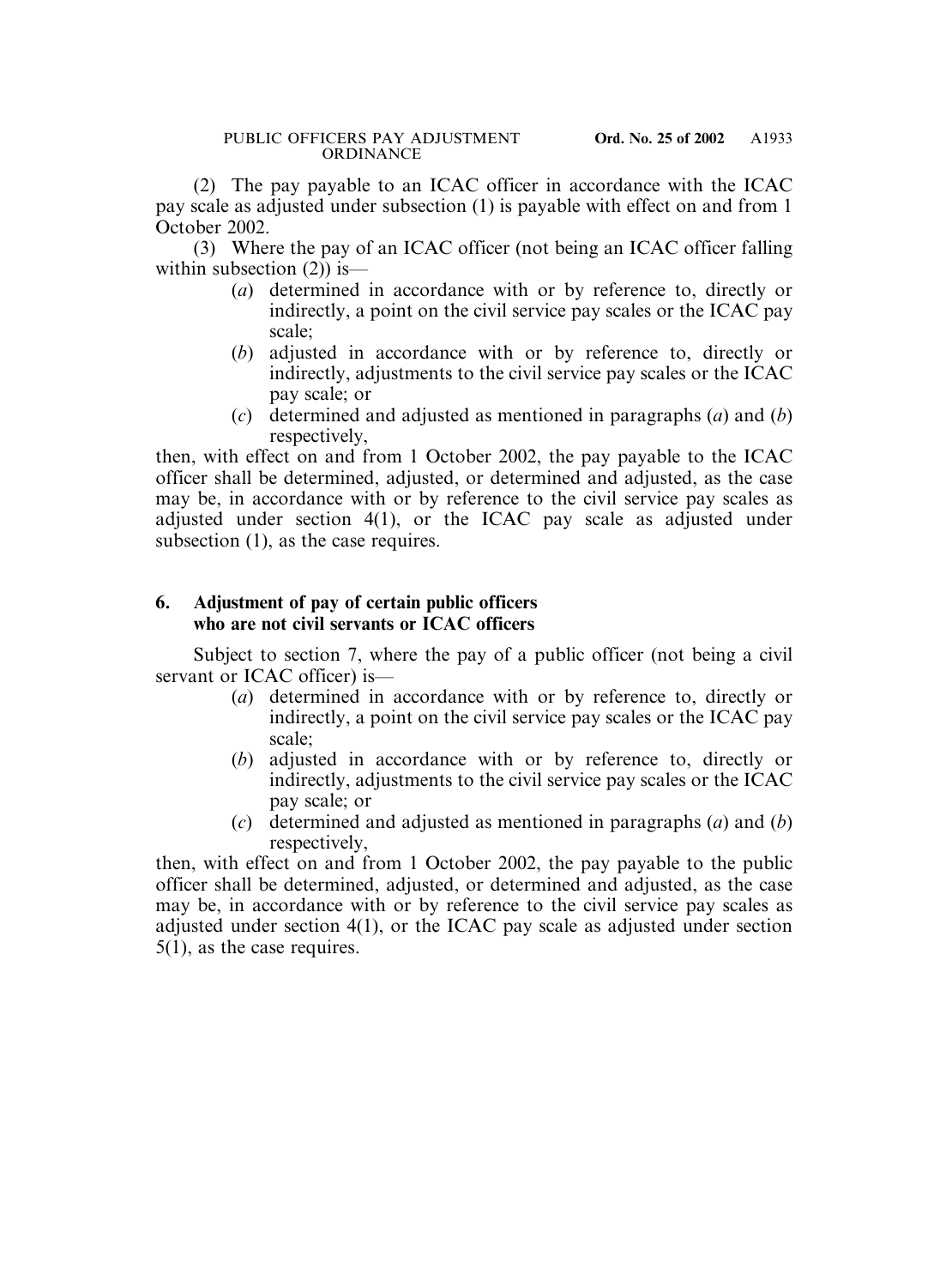# **7. Adjustment of rate of salary of Director of Audit**

(1) Notwithstanding section 4A of the Audit Ordinance (Cap. 122) or any order made under that section, the rate of salary of the Director of Audit is, on 1 October 2002, adjusted by being reduced by 4.42% with the result, if it is not a multiple of \$5, rounded up to the nearest \$5.

(2) The salary payable to the Director of Audit in accordance with the rate of salary as adjusted under subsection (1) is payable with effect on and from 1 October 2002.

(3) This section shall not prejudice the operation of any order made under section 4A of the Audit Ordinance (Cap. 122) after 1 October 2002.

# PART 4

## **ALLOWANCES**

# **8. Adjustment of allowances**

Where the amount of an allowance payable to a public officer is—

- (*a*) determined in accordance with or by reference to, directly or indirectly, a point on the civil service pay scales or the ICAC pay scale;
- (*b*) adjusted in accordance with or by reference to, directly or indirectly, adjustments to the civil service pay scales or the ICAC pay scale; or
- (*c*) determined and adjusted as mentioned in paragraphs (*a*) and (*b*) respectively,

then, with effect on and from 1 October 2002, the amount of the allowance payable to the public officer, in so far as the allowance is payable for or attributable to any period beginning on or after that date, shall be determined, adjusted, or determined and adjusted, as the case may be, in accordance with or by reference to the civil service pay scales as adjusted under section 4(1), or the ICAC pay scale as adjusted under section 5(1), as the case requires.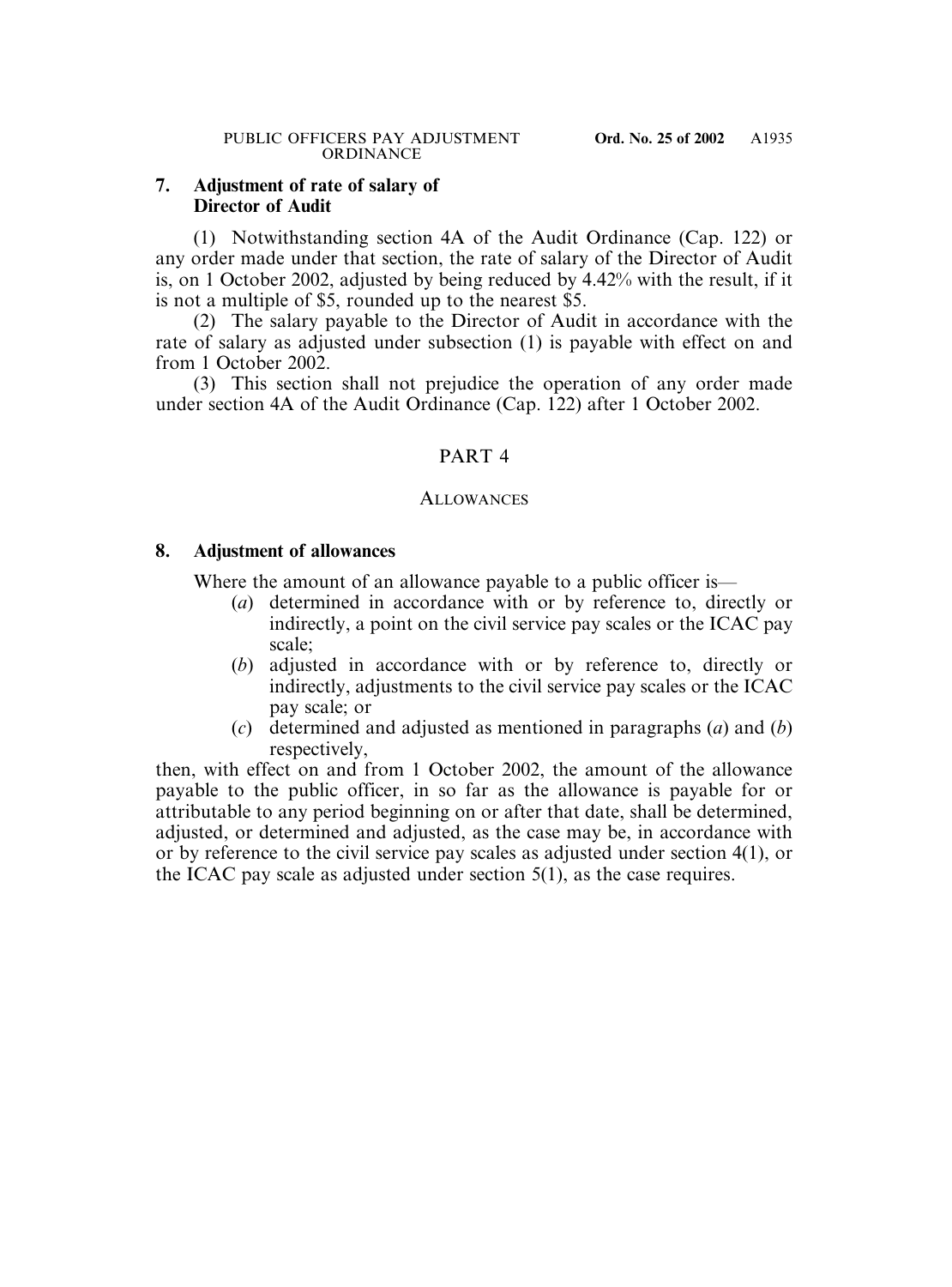## PART 5

## GENERAL PROVISIONS

### **9. Future adjustments**

The adjustments made by this Ordinance to the pay, and the amounts of any allowances, payable to public officers do not prohibit or affect any adjustment to the pay or the amounts of any allowances payable to public officers made after 1 October 2002.

### **10. Express authority for adjustments**

The contracts of employment of public officers are varied so as to expressly authorize the adjustments to pay and the amounts of the allowances made by this Ordinance.

#### SCHEDULE 1 [s. 2]

### PAY SCALES

#### PART 1

#### CIVIL SERVICE PAY SCALES

- 1. Master Pay Scale—point 0 to point 49
- 2. Model Scale 1 Pay Scale—point 0 to point 13
- 3. Police Pay Scale—point 1a to point 59
- 4. General Disciplined Services (Commander) Pay Scale—point 1 to point 4
- 5. General Disciplined Services (Officer) Pay Scale—point 1d to point 38
- 6. General Disciplined Services (Rank and File) Pay Scale—point 1a to point 27
- 7. Directorate Pay Scale—point D1 to point D10
- 8. Directorate (Legal) Pay Scale—point DL1 to point DL7
- 9. Training Pay Scale—point 1 to point 16
- 10. Technician Apprentice Pay Scale—point 0 to point 4
- 11. Craft Apprentice Pay Scale—point 0 to point 4

### PART 2

#### ICAC PAY SCALE

Independent Commission Against Corruption Pay Scale— point 1 to point 48